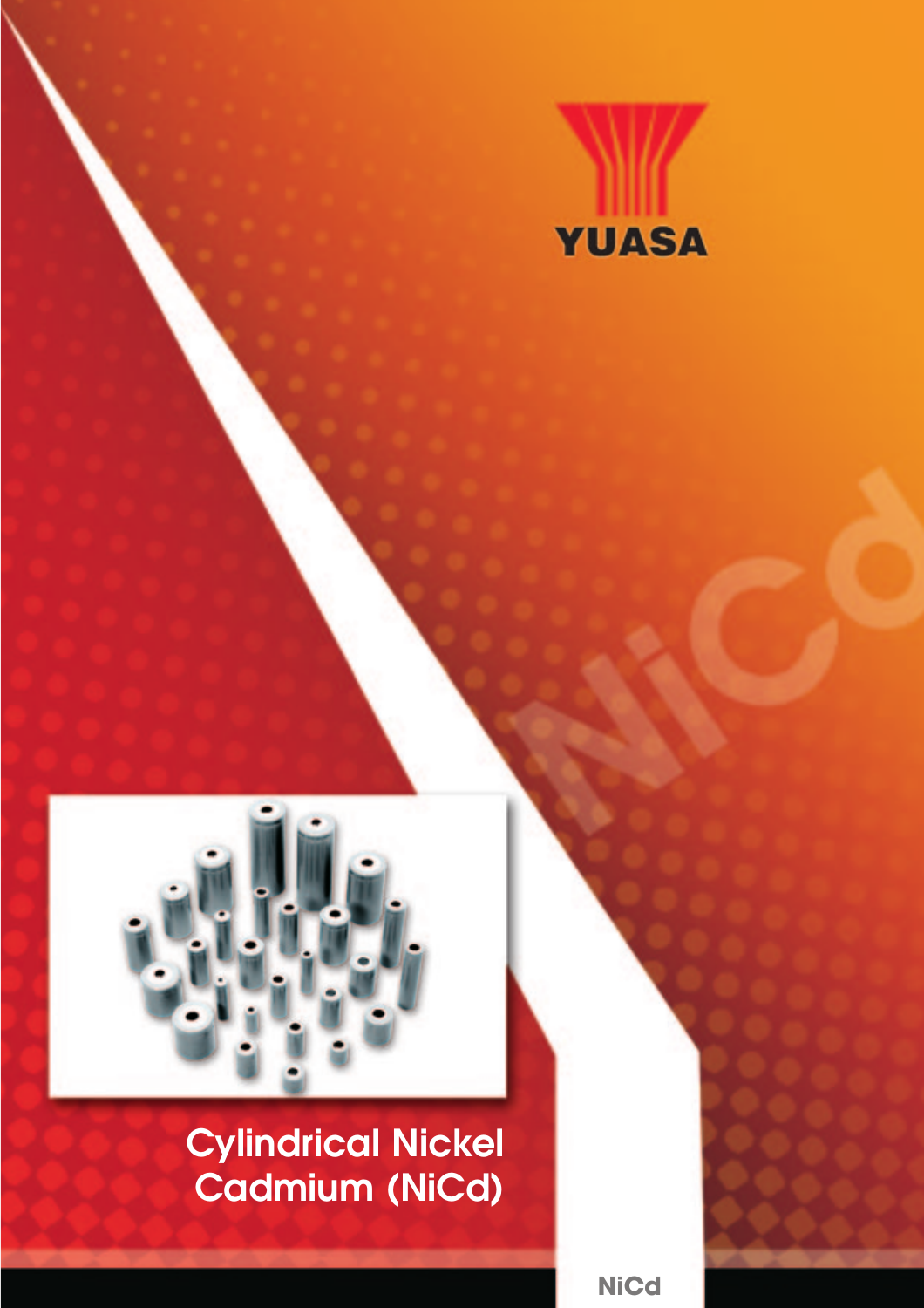# Cylindrical Nickel Cadmium (NiCd)

#### FEATURES

- **High Capacity**  Using latest technology, Yuasa Nicad product has some of the highest capacities available.
- **Long Service Life** Depending upon application up to 1000 charge / discharge cycles can be expected.
- **High Temperature Options** Some popular cell sizes are available in high temperature versions.

#### **Product Details**



| <b>Can Size</b>  | <b>Diameter</b><br>(mm) | Height<br>(mm) | <b>Can Size</b> | <b>Diameter</b><br>(mm) | Height<br>(mm) |
|------------------|-------------------------|----------------|-----------------|-------------------------|----------------|
| AA               | 14.1                    | 48.0           | A/AF            | 16.8                    | 49.0           |
| 7/5AA            | 14.1                    | 64.4           | 7/5A/AF         | 16.8                    | 65.9           |
| 4/5AA            | 14.1                    | 42.6           | 4/5A            | 16.8                    | 42.1           |
| 2/3AA            | 14.1                    | 28.0           | 2/3A            | 16.8                    | 32.9           |
| 1/2AA            | 14.1                    | 24.0           | 1/2A            | 16.8                    | 28.0           |
| 1/3AA            | 14.1                    | 16.5           | 1/3A            | 16.5                    | 16.5           |
| <b>AAA</b>       | 10.1                    | 43.6           | С               | 25.3                    | 49.0           |
| $2/3$ AAA        | 10.1                    | 27.8           | 1/2C            | 25.3                    | 23.0           |
| $1/2$ AAA        | 10.1                    | 25.0           | 1/3C            | 25.3                    | 19.1           |
| 1/4AAA           | 10.1                    | 12.0           | <b>SC</b>       | 22.2                    | 42.0           |
| <b>AAAA</b>      | 8.1                     | 41.5           | $5/4$ SC        | 22.2                    | 49.0           |
| F                | 32.3                    | 89.0           | $4/5$ SC        | 22.2                    | 32.5           |
| D                | 32.3                    | 59.0           | $1/2$ SC        | 22.2                    | 25.5           |
| 1/2 <sub>D</sub> | 32.3                    | 35.0           | N               | 11.7                    | 28.5           |
|                  |                         |                |                 |                         |                |

# Available Capacities

| <b>Can Size</b> | <b>Capacities Available</b><br>(mAh) |  |  |
|-----------------|--------------------------------------|--|--|
| AA              | 600, 700, 800, 900, 1000             |  |  |
| 7/5AA           | 1200                                 |  |  |
| 4/5AA           | 600                                  |  |  |
| 2/3AA           | 400                                  |  |  |
| 1/2AA           | 300                                  |  |  |
| 1/3AA           | 170                                  |  |  |
| <b>AAA</b>      | 320                                  |  |  |
| $2/3$ AAA       | 170                                  |  |  |
| $1/2$ AAA       | 100                                  |  |  |
| F               | 8000                                 |  |  |
| D               | 4000, 4400, 5000                     |  |  |
| 1/2D            | 2500                                 |  |  |
|                 |                                      |  |  |

Note: Other capacities may be available on request.

#### **Can Size Capacities Available (mAh)** A 1200, 1300, 1400 7/5 A 1800 4/5 A 1200 2 / 3 A 750 1/2 A 600, 650 1/3 A 250 C 2200, 2500, 2800, 3000 1 / 2 C 750 SC 1600, 1800, 2000 5 / 4 SC 2300 4 / 5 SC 1000, 1200 1 / 2 SC 750, 800 N 220

# High Temp Cells

| <b>Can Size</b>  | <b>Capacities Available</b><br>(mAh) |        |
|------------------|--------------------------------------|--------|
|                  | 4000, 4400                           | ٦<br>c |
| C                | 2500                                 | F      |
| Sub <sub>C</sub> | 1600, 1800                           |        |
|                  |                                      |        |

**Yuasa High Temperature Cells comply with BS EN 60285.**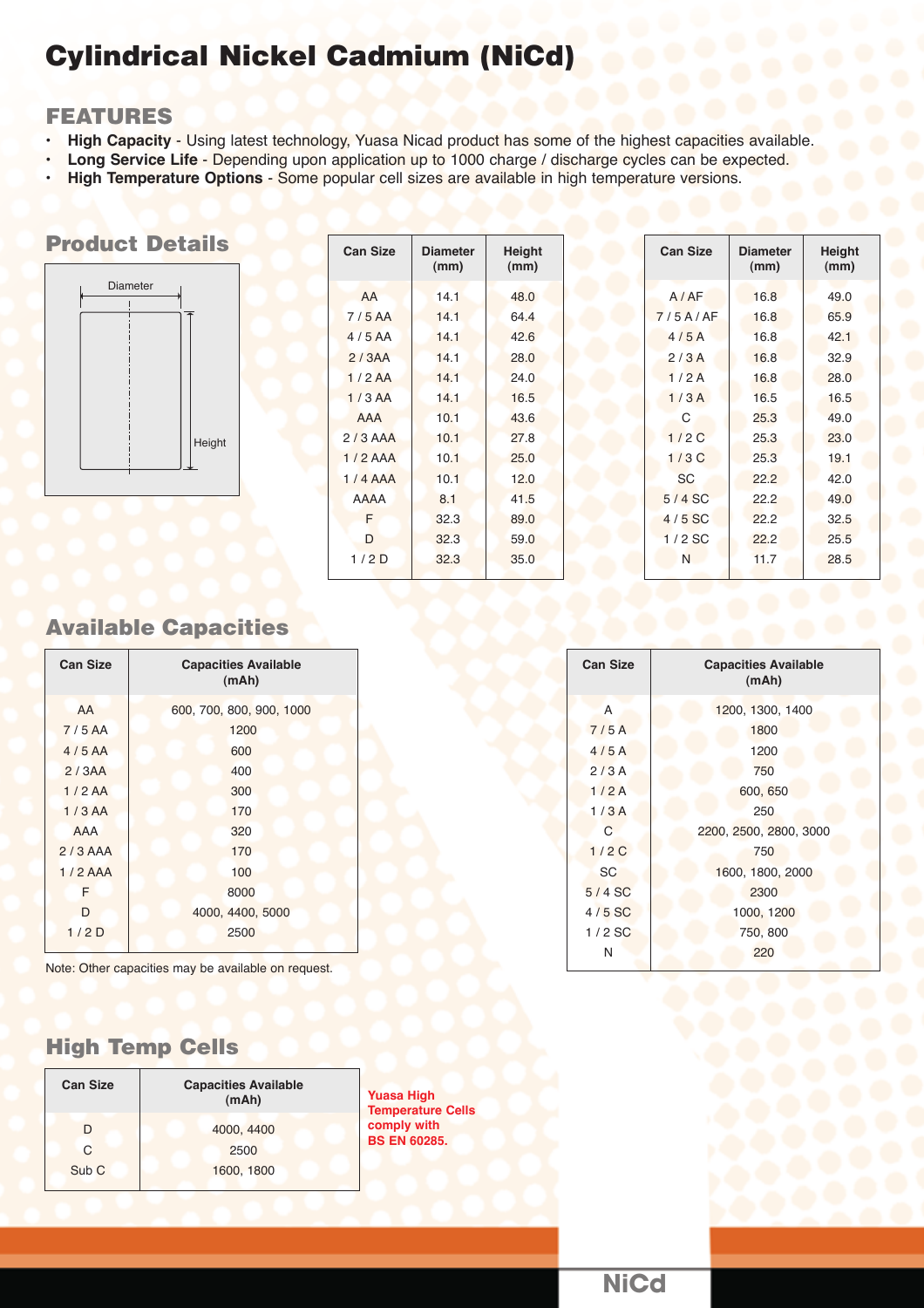#### Packs

All Yuasa cylindrical cells can be connected together to form higher voltage packs. Depending upon quantities required almost any configuration can be achieved. Details available upon request.

#### **Example Configurations**



| <b>Style No</b> | <b>Styles Configuration Description</b>                                       |
|-----------------|-------------------------------------------------------------------------------|
|                 | Cells upright and diagonal to each other for smallest possible pack size      |
| $\mathcal{P}$   | Cells upright and next to each other in parallel rows                         |
| 3               | Cells upright in single row                                                   |
| 4               | Cells upright with one directly on top of another. Commonly called a 'stick'  |
| 5               | Cells upright in twin 'stick'                                                 |
| 6               | Cells upright with 4 sticks connected in parallel rows                        |
|                 | Cells upright with sticks connected diagonally for smallest pack size         |
| 8               | Customer specified configuration                                              |
| 9               | Customer specified configuration requiring special manufacturing requirements |
|                 |                                                                               |

Part numbers for packs incorporate all the information required to identify manufacturing details. **E.g. 6DH4-OL3** - This code translates as **6** x '**D**' cells **H**igh temp **4**Ah with **L**eads and configured using style **3**.

### Disposal of "Spent" NiCd batteries:

Please check the latest recommendations by contacting the technical helpdesk. Tel: 08708 500314 Fax: 08708 500317 Email: enquiries@yuasa-sales.co.uk